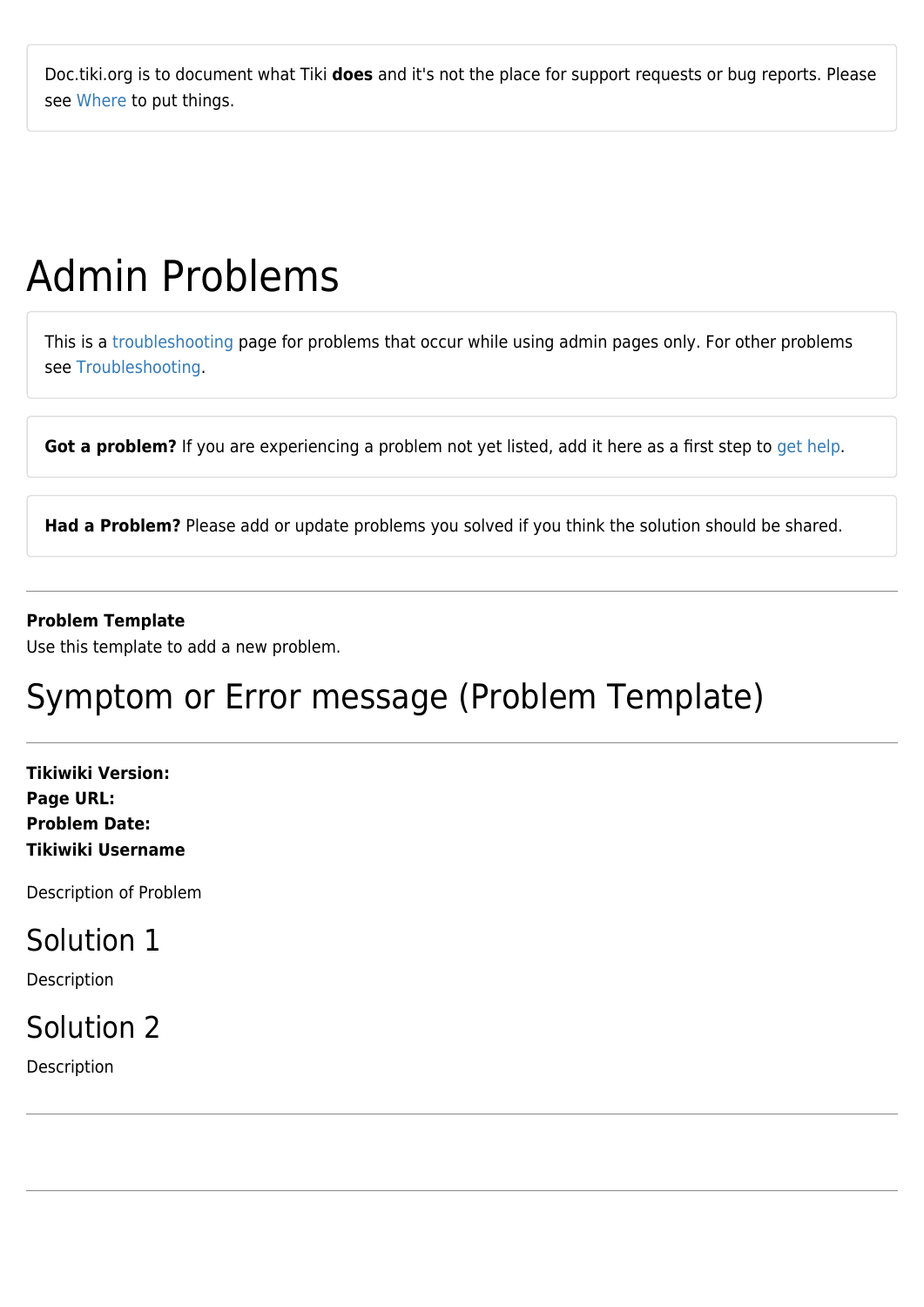# Symptom or Error message - Cant change admin password

\_\_Tikiwiki Version: 3.0

#### **Page URL:**

\_\_Problem Date: from install Tikiwiki Username at the beach

Description of Problem

Cannot change Admin password from default using general admin settings. When 'Change Password' is selected, page simply refreshes. I have managed to change password in SQL database as per same instructions for 'Lost Password' but this has had NO effect.. ie, login password for admin is still admin. Please Help!

#### Solution 1

Description

### Solution 2

Description

#### **Problem Template**

# Symptom or Error message - Need cookies enabled, but they already are.

**Tikiwiki Version:**1.9.7 Sirius Page URL:http://pioneer.webpq.com/tiki/tiki-login\_scr.php **Problem Date:**5/14/07, 9:27 am CST **Tikiwiki Username**maryluke

Description of Problem - Admin cannot login! Please [help!](https://doc.tiki.org/help) Need work around to login script to get into system to change/fix error. Thanks.

#### Solution 1

Description

### Solution 2

Description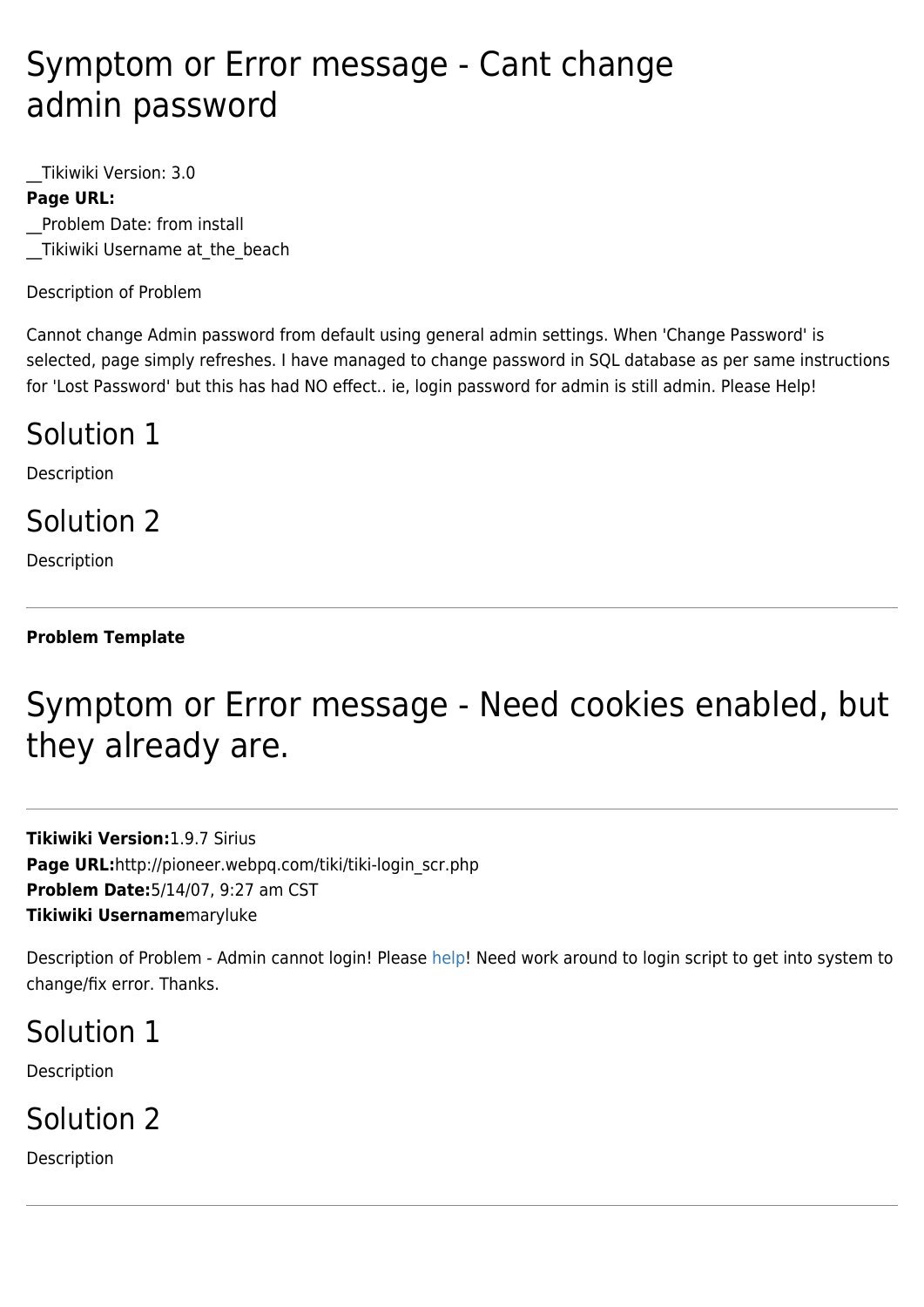# Symptom or Error message - added new module in Admin:Modules, now no pages will load

**Tikiwiki Version:**1.9.7 **Page URL:**http://www.breedauthority.com **Problem Date:**10/3/07 **Tikiwiki Username**faithefin

Description of Problem - I was following the advice of this link:

[http://doc.tiki.org/tiki-index.php?page\\_ref\\_id=3002](http://doc.tiki.org/tiki-index.php?page_ref_id=3002)

and created a new module in the Admin:Modules area. When I saved, I now get this error message on all my pages:

Fatal error: Smarty error: [in evaluated template line 1](https://doc.tiki.org/in%20evaluated%20template%20line%201): syntax error: unrecognized tag: ARTICLES(max=>50) (Smarty\_Compiler.class.php, line 439) in /home/breed/public\_html/lib/smarty/libs/Smarty.class.php on line 1095 I have no idea how to fix it. I went into ftp to see if there was a new file I could just delete, but I cannot find where the admin-defined modules are kept. Need [help!](https://doc.tiki.org/help)

### Solution 1

Hello, faithfin

This is not an uncommon problem, that a bad module causes a [smarty error](https://doc.tiki.org/tiki-editpage.php?page=smarty+error) which crashes your site. You will likely have to unbreak your site by going into the database and deactivating the module - then fix the error in the module code.

Please advance this problem to dev.tiki.org, and/or request help on the tikiwiki listserve: [tikiwiki](mailto:tikiwiki-devel@lists.sourceforge.net)[devel@lists.sourceforge.net](mailto:tikiwiki-devel@lists.sourceforge.net)

please also flag any documentation bugs which caused this error.

hopefully these type of problems will be fixed in tiki 1.10

#### Solution 2

Description

# Turned on "Store session data in database" and now can't Login.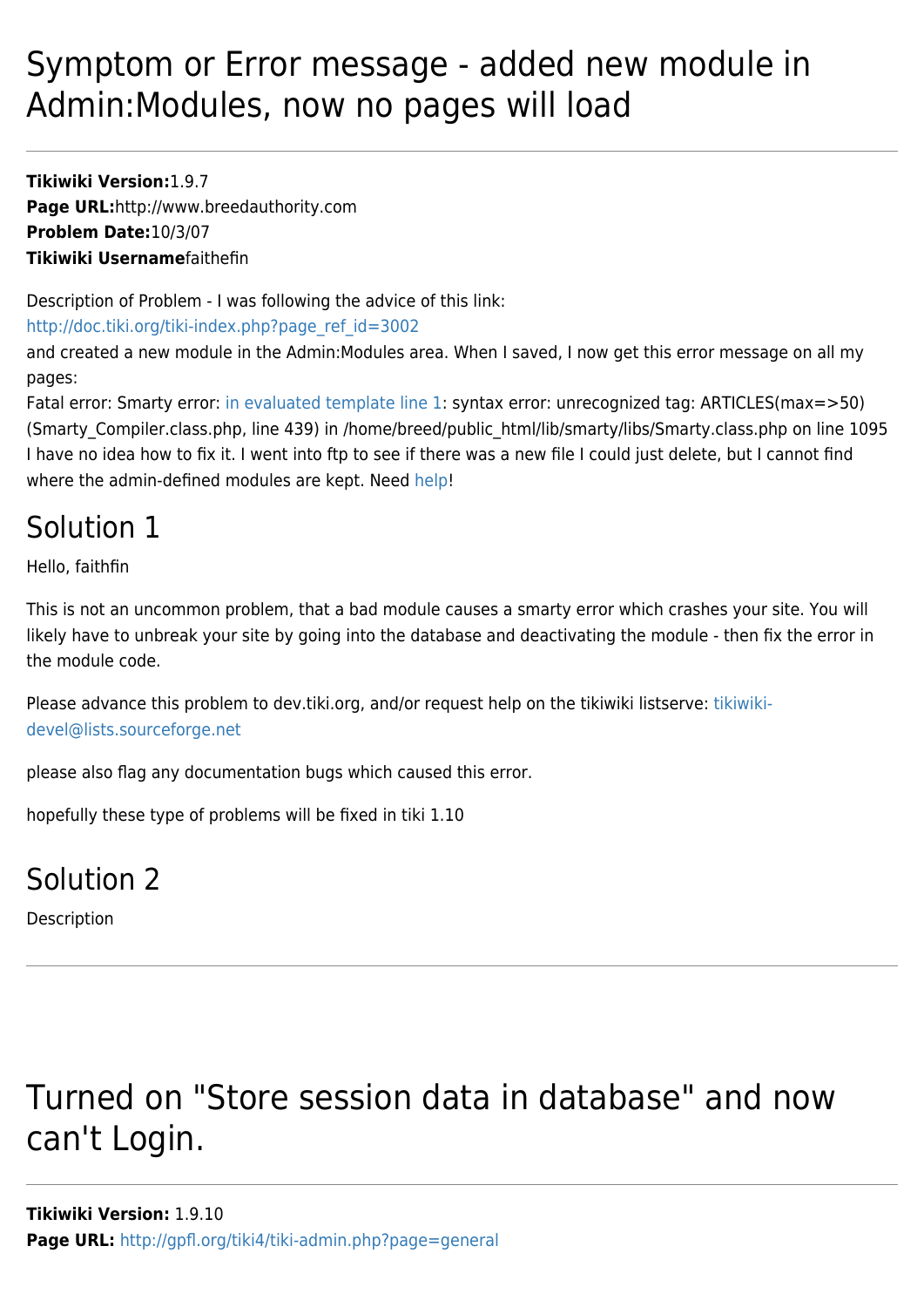#### **Problem Date:** 28.03.2008 **Tikiwiki Username** cathy

I went to Admin Home > General > and then clicked on the checkbox for "Store session data in database". When I saved, I received a message "session db enabled" and then was promptly locked out, and cannot login!

I'm hoping I can change something via the cPanel? But I don't know where to look or how to change the setting. The problem is with Tiki3, but I duplicated the problem with an empty Tiki4 page.

Thanks in advance for any help!

Ditto: \_\_TikiWiki v1.9.10.1 Page URL: <http://www.petertc.info/tiki-index.php> **Problem Date:** 01.06.2008 **Tikiwiki Username** PeterTC

### Solution 1: Attempted to reset admin password but did not solve problem

Description

Followed directions on

<http://doc.tiki.org/tiki-index.php?page=Lost+admin+password&highlight=admin%20password%20lost> I can see admin and the reset password in the MySQL database using PHP

| $\leftarrow$ T $\rightarrow$ | <b>Example 1</b> | email |             |  | login password provpass default_group |
|------------------------------|------------------|-------|-------------|--|---------------------------------------|
| $\Box$ $\angle$ $\times$     |                  |       | admin admin |  | <b>NULL</b>                           |

Still can't log on. The logon screen refreshes but does not change.

### Solution 2: Success: Reset value of "Store session data in database"to n

Description Used SQL in PHPMySQLAdmin to reset value from "y" to "n" Update `tiki preferences` set value="n" where name = "session db" -- This is not applicable for Tiki4

#### Solution 3: Tiki4 - Success: Reset value of session storage option

Description Edit database directly - Update 'tiki preferences' set value = " where name = 'session storage'